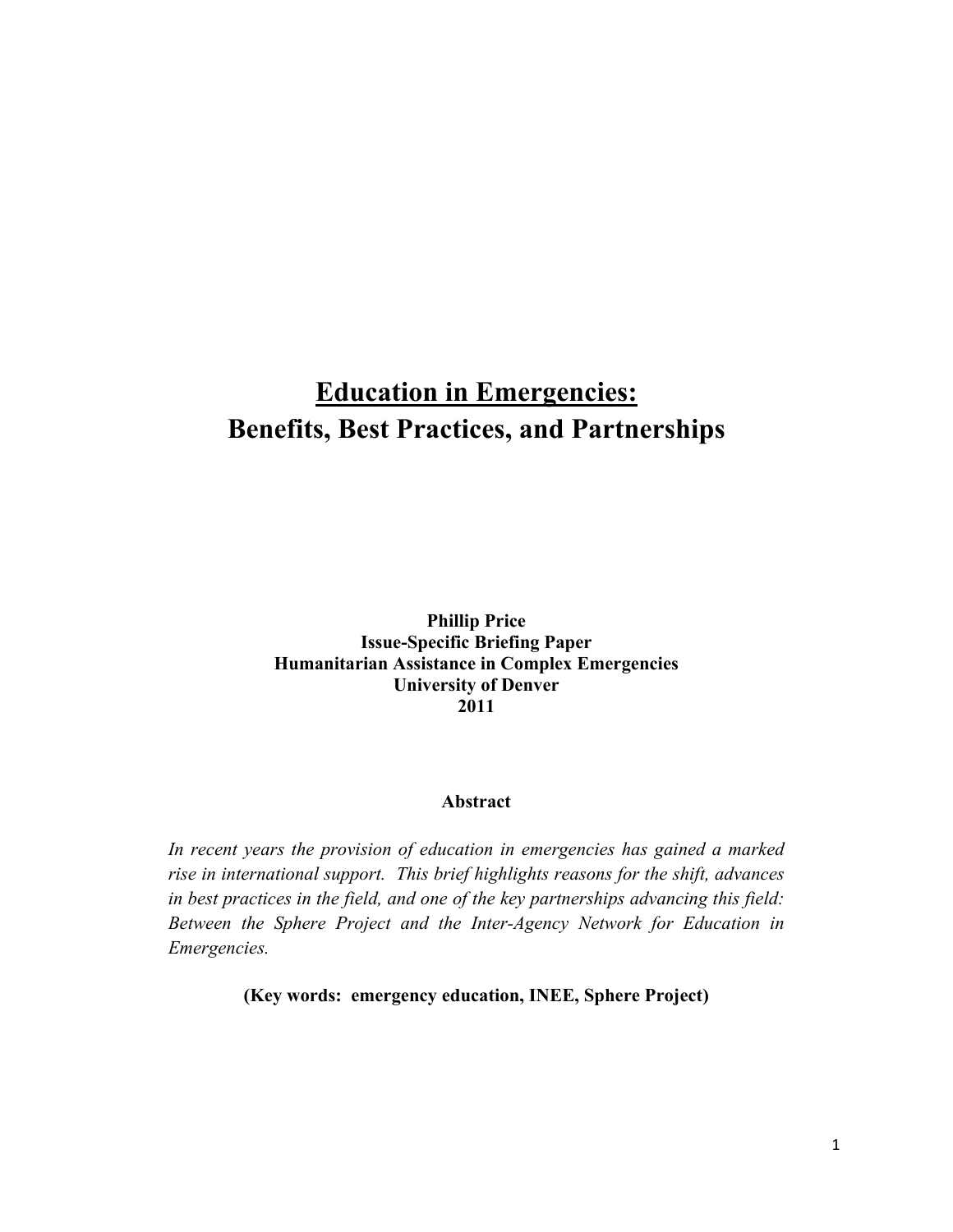## **Abbreviations:**

| <b>DDR</b>    | <b>Disaster Risk Reduction</b>                    |
|---------------|---------------------------------------------------|
| <b>IHL</b>    | International Humanitarian Law                    |
| <b>EFA</b>    | <b>Education for All</b>                          |
| <b>IHRL</b>   | International Human Rights Law                    |
| <b>INEE</b>   | Inter-Agency Network for Education in Emergencies |
| <b>IRC</b>    | <b>International Rescue Committee</b>             |
| <b>MDG</b>    | UN Millennium Development Goal                    |
| NGO           | Non-Governmental Organization                     |
| <b>UDHR</b>   | Universal Declaration of Human Rights             |
| <b>UNICEF</b> | United Nations Children's Fund                    |

## **Introduction:**

*I have seen how one year of school changes a child and how years of school transform that child's future. I have watched as the power of education saved families from being poor, babies from dying and young girls from lives of servitude. And I have lived long enough to see a generation of children, armed with education, lift up a nation.*  $\sim$ Graça Machel, Mozambican politician and humanitarian

The right to an education for all is meant to help ensure a life of dignity and is enshrined in numerous international documents and conventions such as the UDHR, the Convention on the Rights of the Child and the Covenant of Economic, Cultural, and Social Rights. Yet while this fundamental right applies to all, regardless of circumstance, it has often been considered of secondary importance in both natural and human-caused emergencies. However, in recent years this trend has begun to shift. In 2004 the INEE released the *Minimum Standards for Education in Emergencies*; in 2006 the Global Education Cluster was formed to strengthen preparedness, coordination and technical capacity in educational emergency response; and in 2008 the Sphere Project announced a companionship agreement with the INEE. (Save the Children, 2009) Through these efforts, among others, integrating education into all stages of emergency response has become a higher priority for both aid agencies and donors. This brief highlights several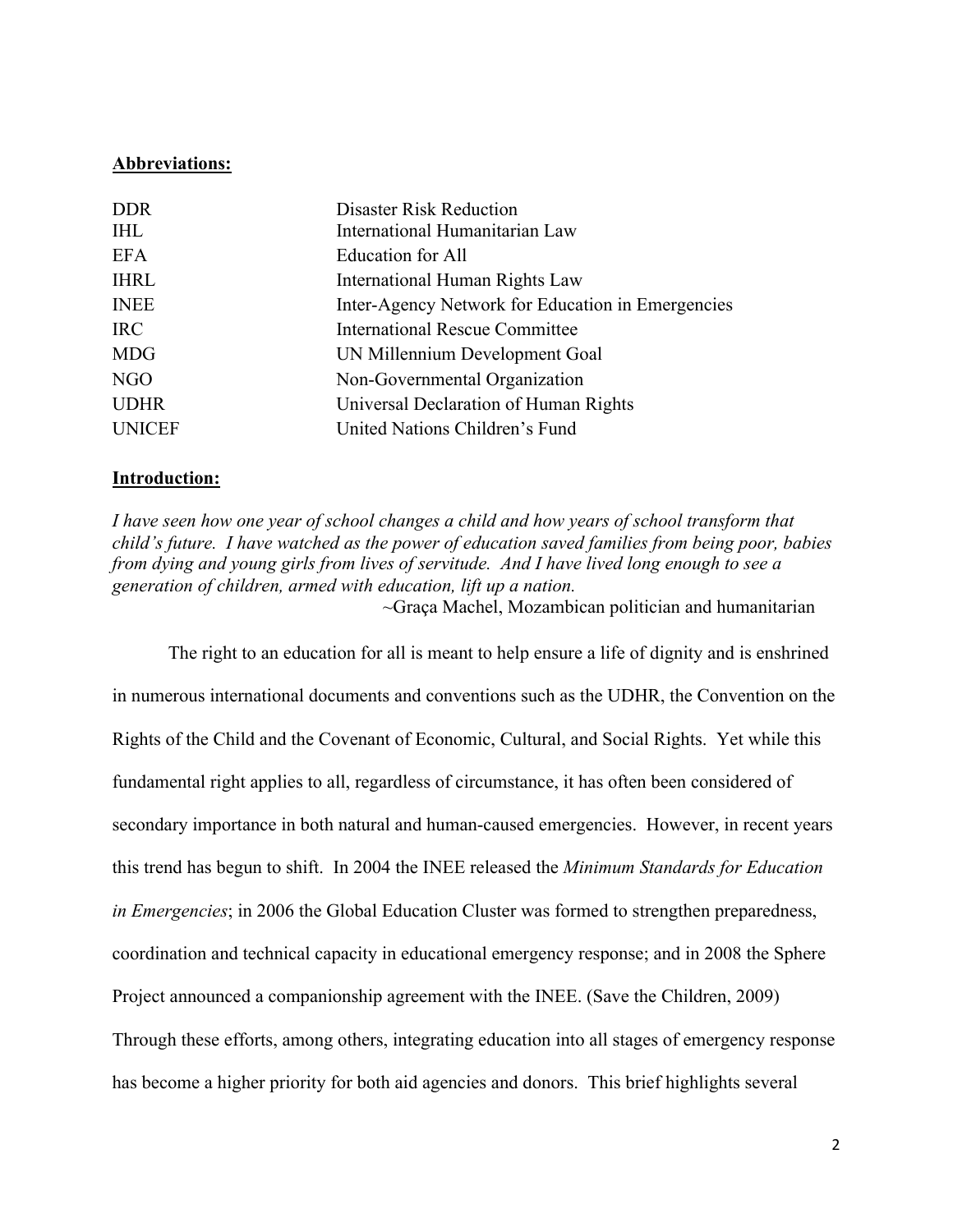reasons for this shift in mindset and practice first by outlining the tangible benefits of incorporating education into emergency response, and second by giving special attention to the significance of the work conducted by the INEE, the Sphere Project, including implications of their recent collaboration.

#### **Why Education in Emergencies?**

Education in emergencies saves lives. Conflict and disaster destroy normalcy and upend the lives of those affected – this is especially true in the case of children. Young people caught in emergency situations are thrown into unfamiliar and hostile realities – often without the safety nets they once enjoyed such as school and family. Quality educational initiatives employed at the outset of an emergency can mitigate these circumstances and provide much needed survival skills to understand the dangers of a new environment. These include initiatives to teach landmine awareness, living and surviving in refugee camps, basic health and hygiene information, how to protect oneself from sexual abuse, and the provision of psychological support. (Nicolai, 2006) Education also protects the lives of children through the creation of a safe space. As noted in their 2004 Minimum Standards Handbook, the INEE states that "quality education saves lives by providing physical protection from the dangers and exploitation of a crisis environment. When a learner is in a safe learning environment he or she is less likely to be sexually or economically exploited or exposed to other risks such as recruitment into armed forces or organized crime." (INEE, 2004)

Education in emergencies promotes developmental skills. Susan Nicolai (emergency education officer, Save the Children Alliance) asserts that although basic survival skills are an essential component of emergency education, "individual and social development skills are equally important [and] having at least one constant in a daily life full of change can help

3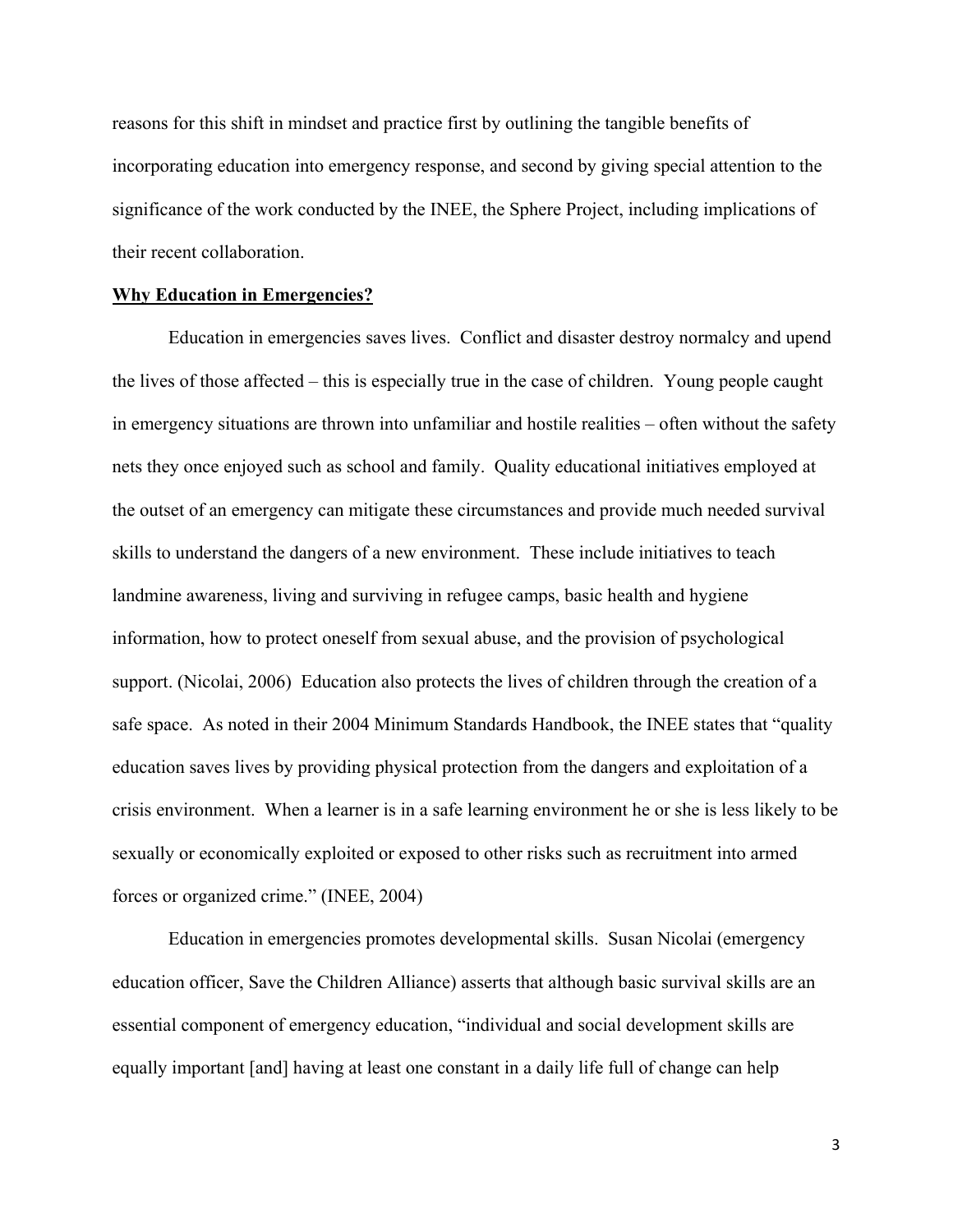children continue growing both individually and socially." (Nicolai, 2006) As Nicolai simply states, education in emergency helps children "learn to be." The importance of this skill set cannot and should not be underestimated in situations where youth are exposed to prolonged periods of psychological distress and/or violence.

Education in emergencies can enhance development and stability. In their 2009 *Re-Write the Future* policy brief, Save the Children states that in the longer term education can be a critical ingredient in the reconstruction of post-conflict post-disaster societies, promote conflict resolution, tolerance and respect for human rights, increase children's earning potential, and play a central role in reducing the impacts of future disasters by incorporating DDR strategies into national curricula. (Save the Children, 2009) This sentiment is echoed and supported by the INEE findings that a "quality education contributes directly to the social, economic, and political stability of societies…and education reform, which can start soon after an emergency, is necessary to help ensure the protection of education systems and set conflict-affected societies on paths to sustainable peace and development." (INEE, 2004) Peter Buckland, a senior education specialist, further underscores education's role in stabilizing conflict when he states that "[w]hile education does not cause wars, nor end them, every education system has the potential either to exacerbate or mitigate the conditions that contribute to violent conflict." (Buckland, 2006)

Education in emergencies can provide core academic skills. While situational demands will most likely push these programs further along the emergency response continuum, they simply cannot be ignored. A brief look at the numbers of children affected by disaster confirms this point. According to the Save the Children Alliance, more than half of the estimated 72 million children out of school live in conflict affected states, millions more in areas hit by natural

4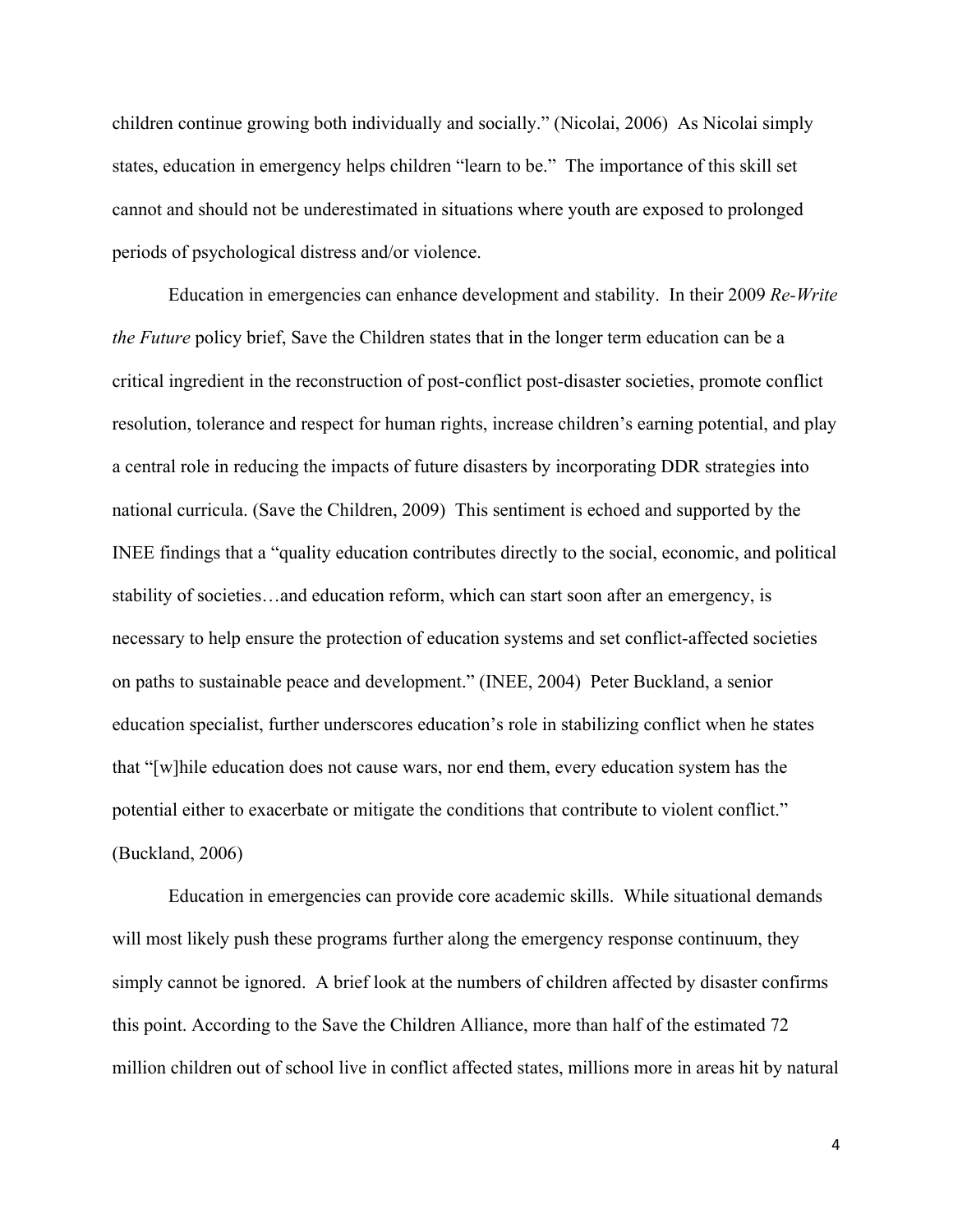disaster, and on average these children spend eight years in displacement. (Sphere Project and INEE, 2009) These statistics not only portray the magnitude of the problem, both in number of youth affected and the duration of these negative ramifications, but also highlight the futility of pursuing the MDG of universal primary education without seriously addressing the need for education in emergency situations. Allowing generations to go uneducated until a crisis is resolved is not a viable option if the international community is to meet its collective EFA commitments. Furthermore, this lack of education can lead to continued unrest and an exacerbation or reoccurrence of hostilities in conflict zones.

 People negatively affected by natural disasters and conflict ask for emergency education. Sphere Project, INEE, and Save the Children reports all confirm that during times of crisis education is a high priority. (Sphere, 2004; INEE 2004; Save the Children, 2009) Schools are often at the heart of a community and education is viewed as the key to providing a better life through increasing each person's ability to participate fully in the life of their society – economically, socially and politically. (INEE, 2004) Without this societal element people can quickly lose hope in a brighter future. The IRC report *Educating Children in Emergency Settings* speaks to this. "Despite the folklore of our work, these crises are more often not life-ordeath situations. Rather the predominant experience is a hopeless and purposeless existence." (Sphere Project and INEE, 2009) This sentiment can be witnessed in refugee camps and conflict zones around the world.

#### **Education and Humanitarian Assistance:**

# *The Sphere Project*

Founded in 1997 by a consortium of humanitarian NGOs and the Red Cross and Red Crescent Movement, the Sphere Project features a handbook, a broad process of collaboration,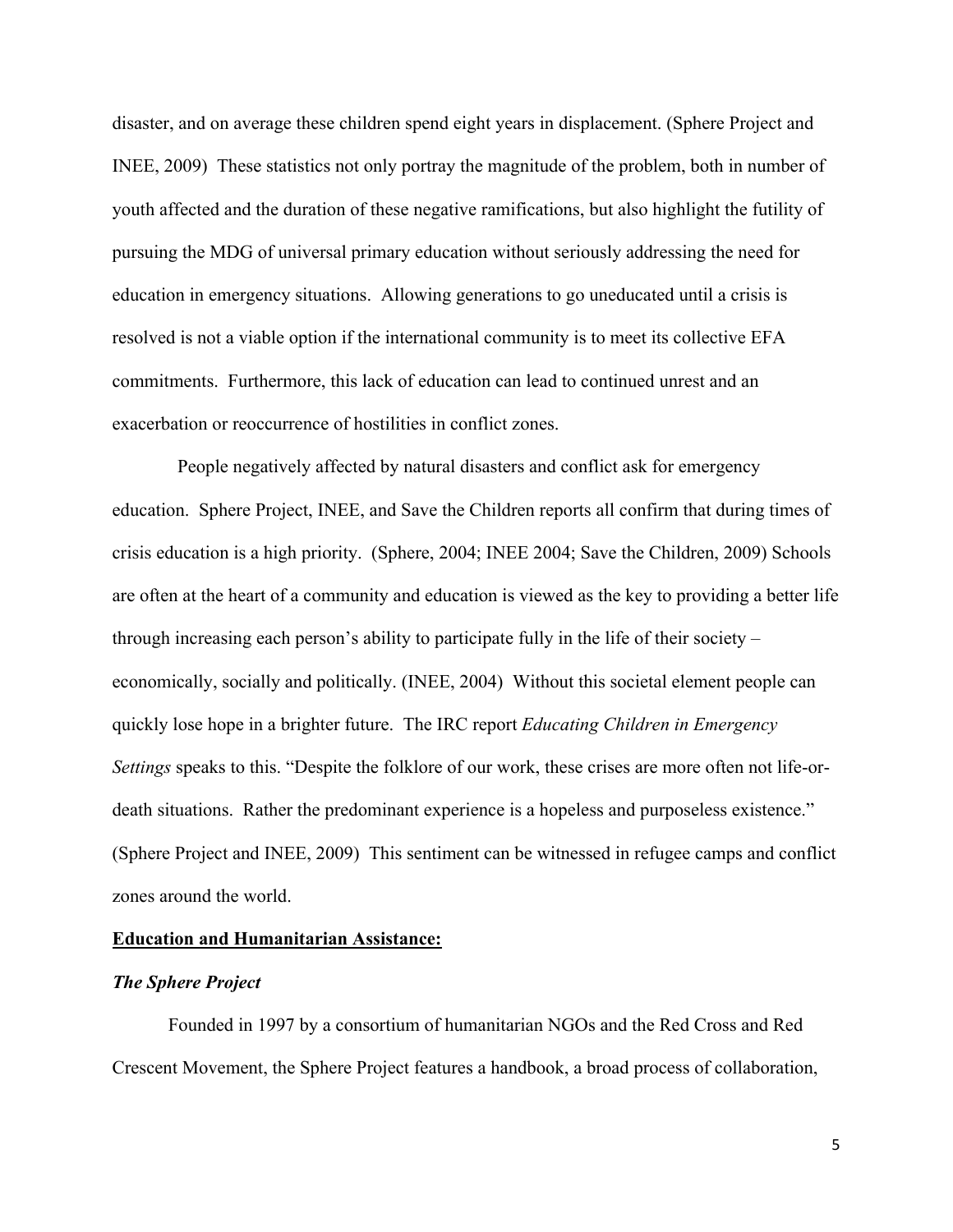and an expression of commitment to quality and accountability in the delivery of humanitarian assistance. A universal set of minimum standards in emergency response addresses five key sectors of concern: water supply and sanitation, nutrition, food aid, shelter, and health services. (Sphere Project, 2004) Underpinning these standards are two core concepts, namely, "that all possible steps should be taken to alleviate human suffering arising out of calamity and conflict, and second, that those affected by disaster have a right to life with dignity and therefore a right to assistance." (Sphere Project, 2004)

In 2000 the Sphere group issued the first edition of its handbook. This manual was updated in 2004 to reflect changes in the field of humanitarian assistance and a new version was set for release in April, 2011. All of these documents are grounded in the organization's Humanitarian Charter as well as the "principles and provisions of international humanitarian law, international human rights law, refugee law and the *Code of Conduct for the International Red Cross and Red Crescent Movement and NGOs in Disaster Relief*." (Sphere Project, 2004) They are not intended to be a step-by-step guide to disaster response, but rather, to provide an operational framework in which aid agencies can adapt best practices to fit the context of a particular emergency and provide mechanisms by which their actions and results can be measured.

How these standards translate into tangible outcomes is a two-fold process. First, the standards are qualitatively defined to be applicable to nearly any disaster setting. Second, the standard is reinforced by a qualitatively or quantitatively measured key indicator which functions as a tool to measure the impact of processes used and programs implemented. (Sphere Project, 2004) Through this approach the Sphere standards on one hand can complement a universalistic framework and on the other hand be locally relevant. This is of great importance when working

6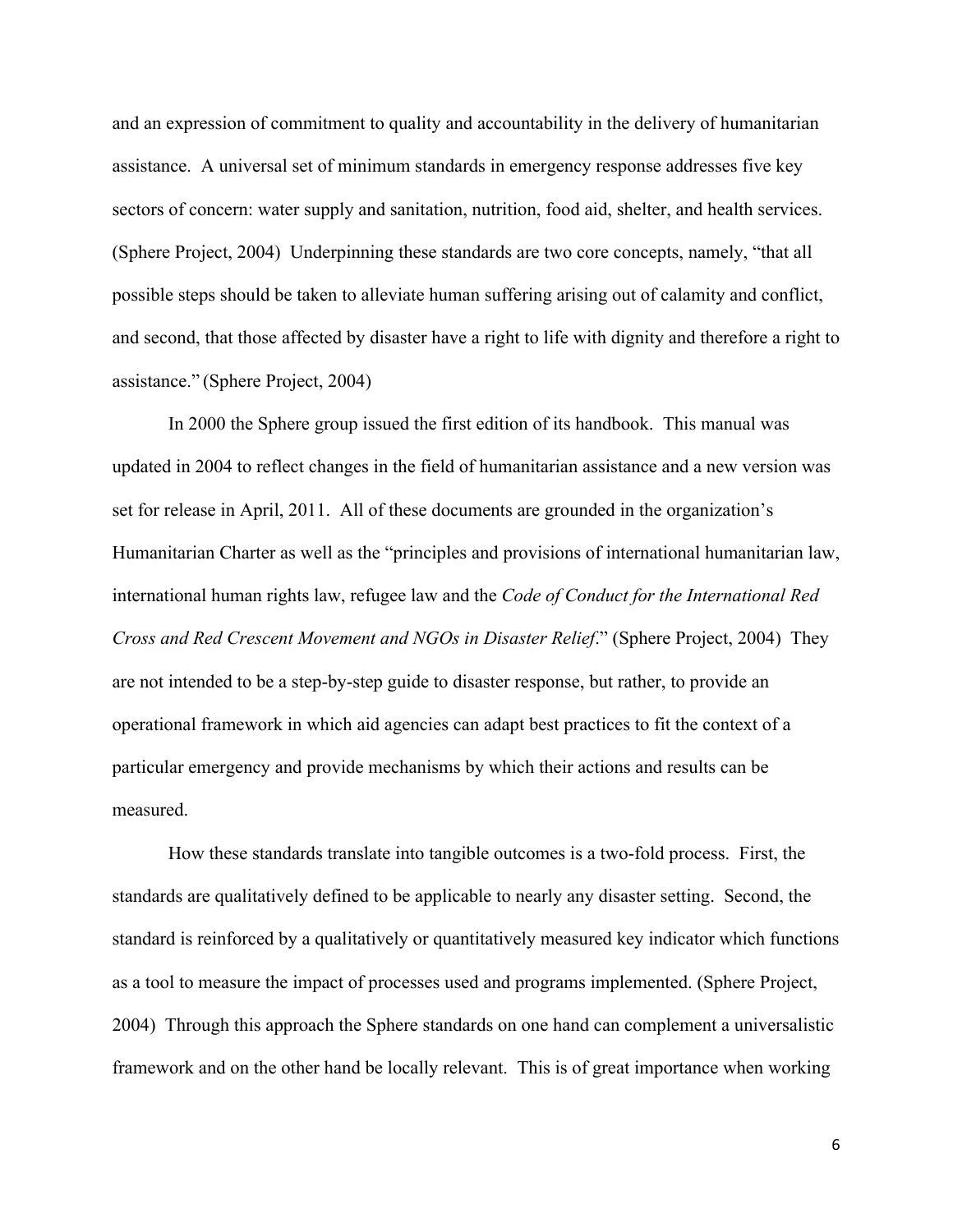on cross-cutting issues such as refugee protection, as well as when assessing and identifying vulnerable groups in specific emergency contexts.

### **INEE Minimum Standards for Education in Emergencies:**

From its inchoate visualization at the 2000 World Education Forum's Strategy Session on Education in Emergencies, the INEE quickly grew into a "global network of NGOs, UN agencies, donors, practitioners, researchers and individuals from affected populations working together to ensure the right to education in emergencies and post-crisis reconstruction." (INEE, 2004) By 2004 this network, which included over 2,250 individuals from more than 50 countries, released a set of standard minimum guidelines for the implementation of education in emergency situations. The foundation of which is a rights-based approach resting solidly on the large corpus of IHRL, IHL, and refugee law, as well as the Sphere Project's Humanitarian Charter. The underlying premise of this method is that while some prioritization must occur during a crisis, "human rights in emergencies are the same as human rights at all times and in all situations; they do not disappear, cannot be diluted, or put on hold." (INEE, 2011) This includes the right to an education.

Additionally the INEE standards, like the Sphere Standards, are meant to be applied universally, and were designed to be flexible enough to accommodate the multitude of complex emergency situations that can and do arise, while at the same time providing a framework for producing tangible results and accountability measures. In order to accomplish this each standard is divided into three separate but interrelated implementation guidelines.

- 1) **Minimum Standards:** These are the qualitative in nature and specify the minimum levels to be attained in the provision of education response.
- 2) **Key Indicators:** These are "signals" that show whether the standard has been attained. They provide a way of measuring and communicating the impact or result of programs, as well as the process or methods used. These may be qualitative or quantitative.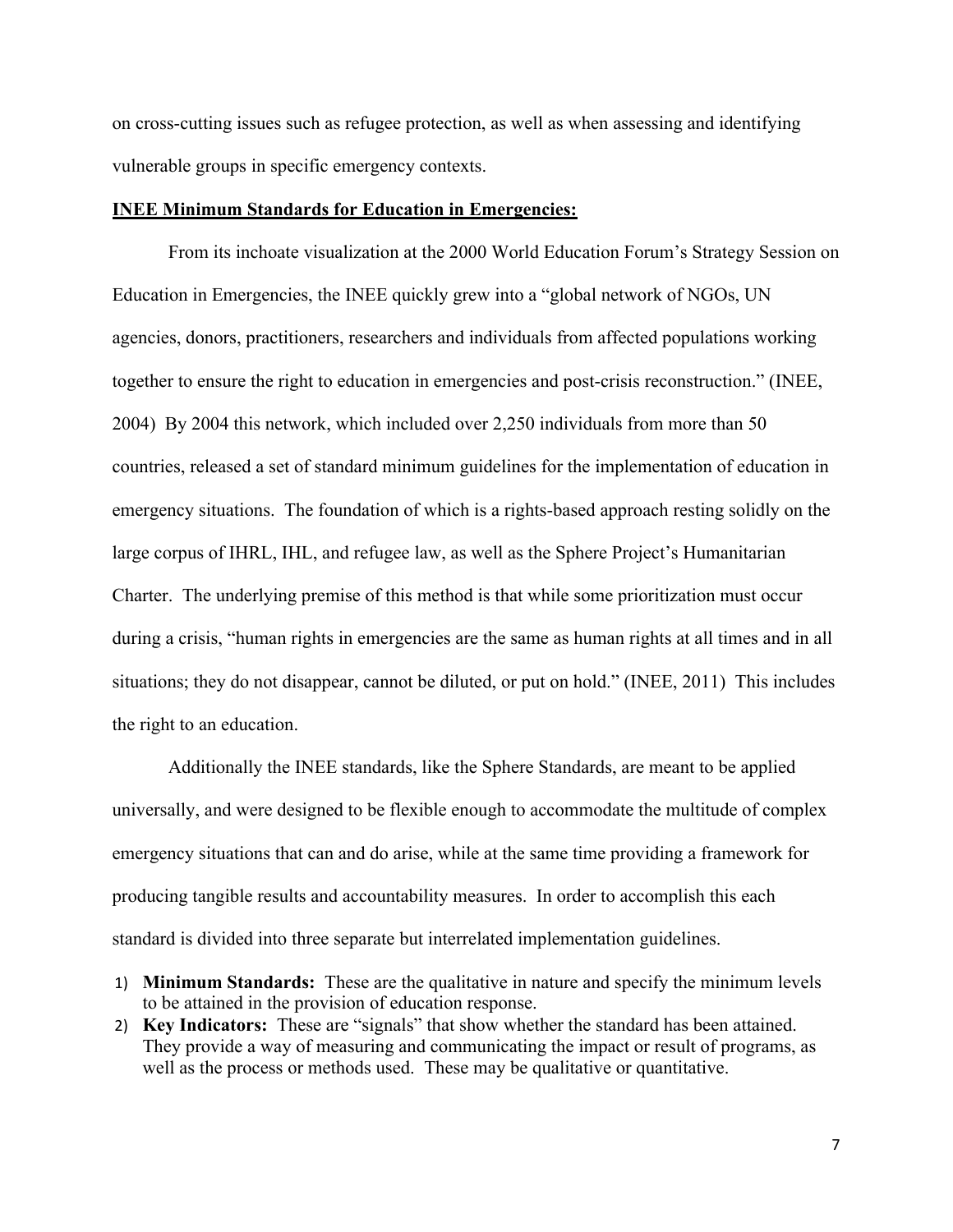3) **Guidance Notes:** These include specific points to consider when applying the standard and indicators in different situations, guidance on tackling practical difficulties, and advice on priority issues. They may also include critical issues relating to the standard or indicators, and describe dilemmas, controversies or gaps in current knowledge. (INEE, 2004)

This sequencing is aimed at facilitating project success by allowing the practitioner to apply a set

of best practices within a local context to gauge the vulnerability of affected populations as well

as understand the capacity that each of these groups has in the implementation of educational

interventions. Furthermore, and of significance, the INEE standards "constitute the first global

tool to define a minimum level of educational quality in order to provide assistance that reflects

and reinforces the right to a life of dignity." (Sphere Project and INEE, 2009)

# **The Sphere Project and INEE Collaboration:**

Through the brief descriptions provided here the importance of education in emergencies as well as the similar missions and methods of Sphere and the INEE become clear. Thus, it seems that collaboration between those representing these two frameworks is an idea whose time has come. The formal partnership language reads.

The INEE Minimum Standards present a global framework for coordinated action to enhance the quality of educational preparedness and response, to increase access to safe and relevant learning opportunities, and to promote partnerships for inter-sectoral linkages with health and hygiene, water and sanitation, food aid/nutrition and shelter. The use of the INEE Minimum Standards as a companion to the Sphere Project's Minimum Standards in Disaster Response will help ensure these linkages are made at the outset of an emergency through multisectoral needs assessments, followed by joint planning and holistic response. (Sphere Project and INEE, 2009)

The overall statement, while not including emergency education as a distinct chapter within the Sphere Handbook, clearly identifies education's salient role in short-term and longterm crisis responses of both organizations. This realization is important for a variety of reasons. One provides the impetus for increased pressure on donors to fund longer-term educational projects and not just the "relief-bubbles." A second is that by integrating education into all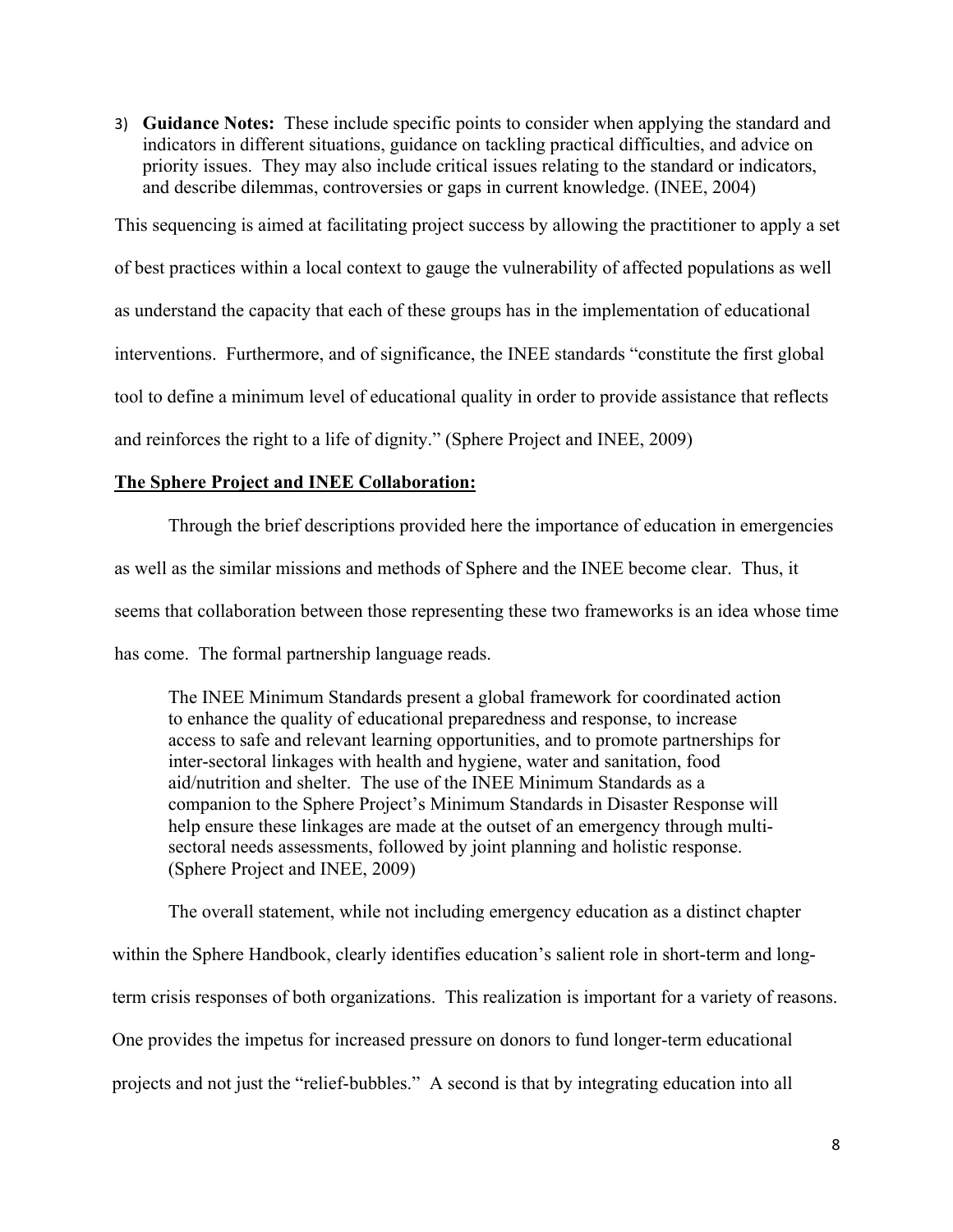phases of emergency response, humanitarian organizations will be providing an often neglected, yet community prioritized intervention. A third, by no means less important, indicates that such collaboration will lead to positive results for those affected by natural disasters and conflicts.

If development is the process by which vulnerabilities are reduced and capacities increased, as Anderson and Woodrow (1998) posit, then the partnership between the INEE and Sphere should be seen as a positive step forward. To highlight this statement, comparing the linkages between two of the standards demonstrates how joint planning and using the standards in tandem should achieve both these aims and deliver a more holistic set of programs aimed at relieving suffering.

| <b>INEE Analysis Standard 1: Initial</b>        | <b>Sphere Common Standard 2: Initial</b>           |
|-------------------------------------------------|----------------------------------------------------|
| <b>Assessment</b>                               | Assessment                                         |
| A timely education assessment of the            | Assessments provide an understanding of the        |
| emergency situation is conducted in a holistic  | disaster situation and a clear analysis of threats |
| and participatory manner.                       | to life, dignity, health and livelihood to         |
|                                                 | determine, in consultation with relevant           |
|                                                 | authorities, whether an external response is       |
|                                                 | required, and if so, the nature of the response.   |
| <b>INEE Analysis Standard 2: Response</b>       | <b>Sphere Common Standard 3: Response</b>          |
| <b>Strategy</b>                                 | A humanitarian response is required in             |
| A framework for an education response is        | situations where the relevant authorities are      |
| developed, including a clear description of the | unable or unwilling to respond to the              |
| problem and a documented strategy for action.   | protection and assistance needs of the             |
|                                                 | population on the territory over which they        |
|                                                 | have control, and when assessment and              |
|                                                 | analysis indicate that these needs are unmet.      |
|                                                 | (Sphere and INEE, 2009)                            |

While this partnership obviously necessitates a great deal of further research and continued refinement, it is already producing results. Projects that combine education and shelter, education and water/sanitation, education and health, education and nutrition, and education and protection are creating positive outcomes in the lives of those affected by crisis. This partnership is the culmination of a shift in attitudes and priorities in the field of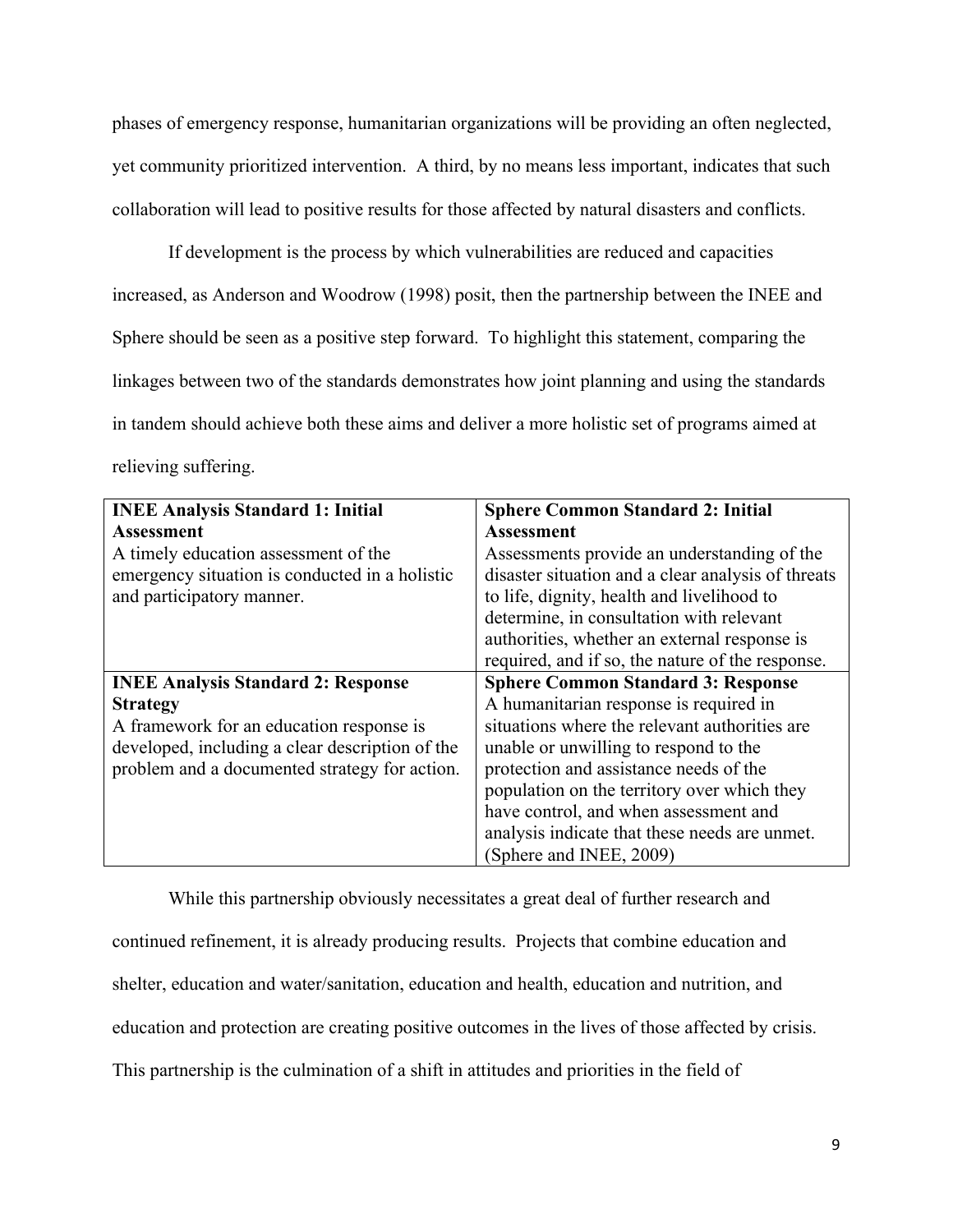humanitarianism, and while it is certain that this collaboration brings with it the inherent difficulties of preserving and protecting education during emergencies, the research indicates that the rewards justify the risks.

To paraphrase Nelson Mandela, "it will be the youth who make the future. It will be them, not us who will fix our wrongs and carry forward all that is right with this world." (Mandela, 2000) However, for this to be possible, a large degree of responsibility rests on the collective obligation of those working to alleviate suffering and provide aid to ensure those affected by crisis are provided with the opportunities they require to rebuild what was lost.